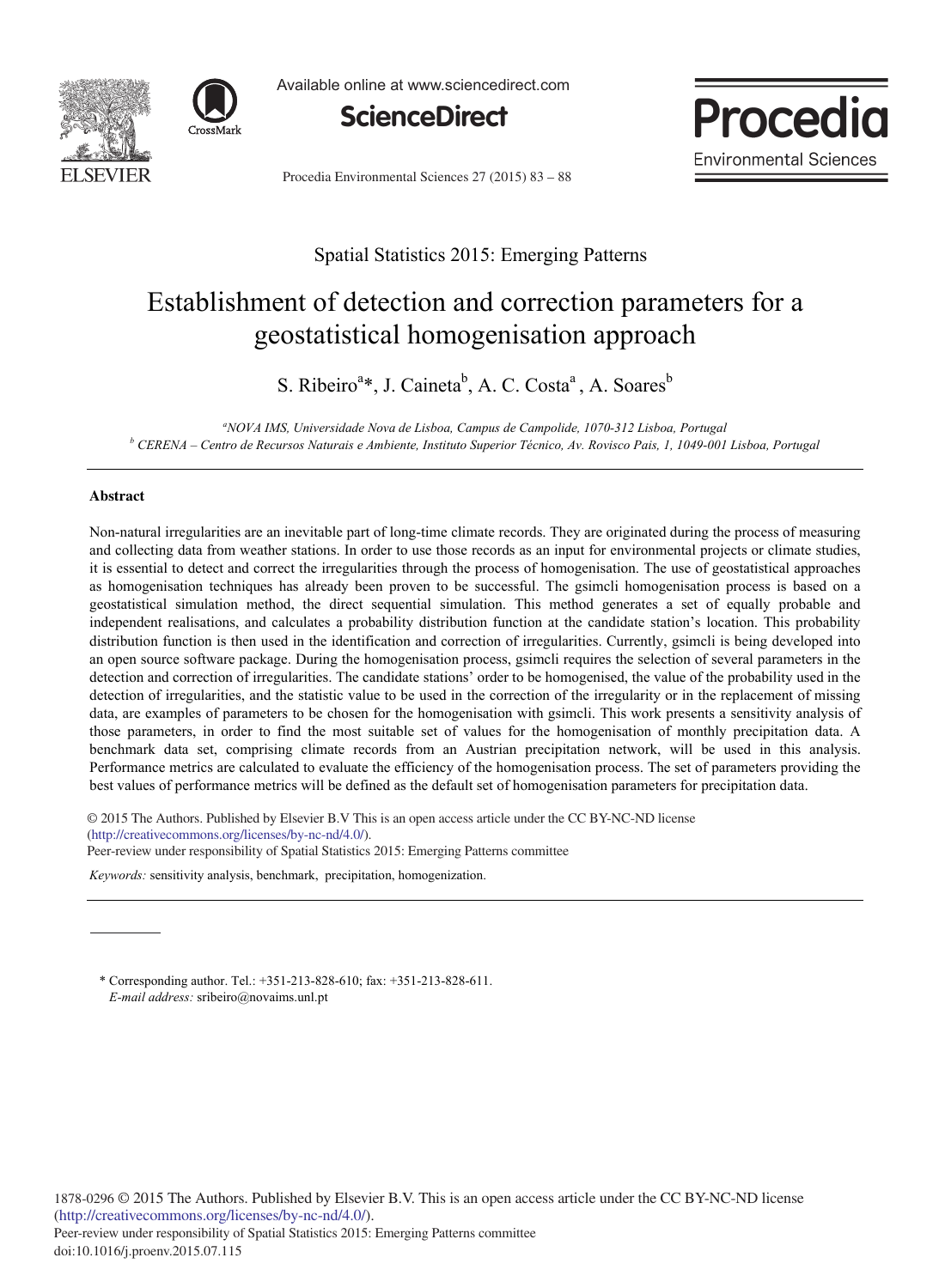### **1. Introduction**

Homogenisation is the process of detecting and correcting non-natural irregularities (or inhomogeneities) included in climate time series<sup>1</sup>. This process is of paramount importance since inhomogeneities are often of the same magnitude as the climatic signal, and therefore an analysis of the original climate data series can lead to wrong conclusions about the climate evolution<sup>2</sup>. Due to the climate change issue, the investigation of the water cycle modification has reached high priority. Precipitation became one of the most studied climate variables, not only for scientific reasons but also because precipitation is one of the most important climate elements directly affecting human society, economic activities, and natural systems<sup>3</sup>.

Inhomogeneities may be derived from abrupt or gradual changes in the instrumentation or in the neighbourhood of a weather station. Abrupt changes are due to changes in the instrumentation, method of measurement and in the process of collecting and storing climate series. Gradual changes are related with variations in the environment, such as the urban development surrounding a weather station<sup>4</sup>.

Several homogenisation methods have been developed in the last decades<sup>1</sup>. Those techniques depend on the type of climate variable to be analysed, the temporal resolution of the observations, the availability of metadata, and the density of the network of neighbouring stations<sup>5</sup>.

Venema et al.<sup>6</sup> described a European initiative where some of the homogenisation methods were assessed for efficiency using a benchmark data set, named COST Action ES0601 "HOME" (Advances in Homogenisation Methods of Climate Series: an Integrated Approach, 2008-2011). The known location of the inhomogeneities allows the evaluation of the homogenisation methods, through the calculation of performance metrics. This benchmark data set comprises data series of temperature and precipitation, from networks of weather stations located in Europe with 5, 9 or 15 stations. Three types of data are present in the benchmark data set: original, surrogated and synthetic data. The precipitation surrogated data sets come from Austria and France weather stations networks.

Costa et al.<sup>7</sup> proposed a homogenisation method based on a geostatistical simulation approach which was recently developed in a software package<sup>8</sup>. The direct sequential simulation (DSS) is a geostatistical simulation process<sup>9</sup>, used in several contexts (oil and gas resources, air and water pollutants). Its main advantage is not requiring the transformation of the original variable, while honouring both the variable's covariance model and histogram. The DSS-based homogenisation method calculates the local probability density functions (pdf) at candidate stations (stations to be homogenised), using spatial and temporal observations from neighbouring stations (reference stations). Those local pdfs are used for the detection and correction of the inhomogeneities.

This work presents an analysis of the parameters for the gsimcli homogenisation software package. We use the benchmark data set from COST Action ES0601 "HOME" to perform the analysis, namely the network 16 from the surrogated precipitation data set, located in Austria and comprising 15 weather stations. The analysed parameters are the cell size of the simulation grid, the number of nodes used for the calculation of the local pdf, and the correction parameter. The selection of a number of nodes in the calculation of the local pdf constitutes an innovative procedure for homogenisation: the local pdf of a candidate station will be calculated with the simulated values of the node from its exact location plus additional simulated values from its neighbouring nodes. The objective of this procedure is to provide more local information to the calculation of the local pdf in order to reproduce the climatic signal of that location more realistically.

Section 2 presents the study area and data, Section 3 depicts the methodological framework. Section 4 discusses the achieved results. Finally, conclusions and future work are presented in Section 5.

| Nomenclature      |                                                               |
|-------------------|---------------------------------------------------------------|
| <b>DSS</b><br>pdf | Direct Sequential Simulation<br>probability density functions |
| <b>CRMSE</b>      | Centred Root Mean Squared Error                               |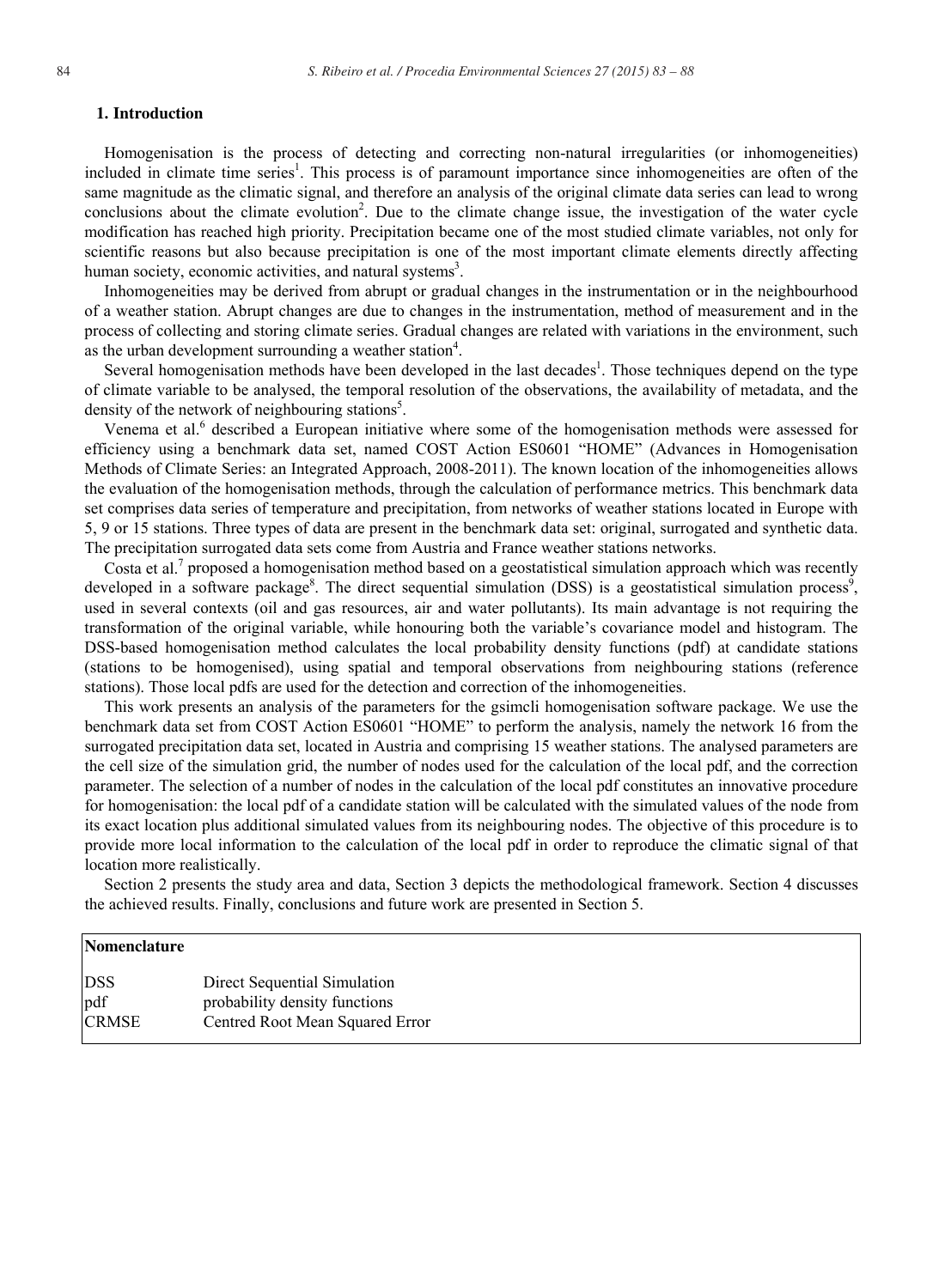#### **2. Study area and data**

The analysis uses the surrogated precipitation data prepared by COST Action "HOME"<sup>10</sup>, namely the network 16, located in Austria (Fig.1). This network is composed of 15 weather stations, containing monthly values for a period of 100 years (1900 – 1999). The data set contains missing data in some of the stations. The presence of missing data intends to mimic the absence of weather stations in the beginning of the 20<sup>th</sup> century (between 1900 and 1924), since the intensification of the weather network was only consolidated later, and also the destruction of some of the existing weather stations and absence of data collection during the period of the Second World War (between 1941 and 1945). Network 16 covers a rectangular area of approximately 24640 km<sup>2</sup> (220 km x 112 km).



Fig. 1 - Location of stations from the Network 16 (Austria) of the benchmark data set

#### **3. Methodological framework**

#### *3.1. Geostatistical homogenisation*

The homogenisation method is based on the Direct Sequential Simulation (DSS) algorithm<sup>9</sup>. In DSS, the local probability density functions are calculated at the location of the candidate station, using temporal and spatial observations, only from nearby reference stations. The local pdf from each instant in time (e.g, month) is used to verify the existence of inhomogeneities. A breakpoint is identified whenever the interval of a specified probability p, centred in the local pdf, does not contain the observed (real) value of the candidate station. In that case, the time series is corrected by replacing the inhomogeneous record(s) with a statistic value of the pdf previously calculated for the inhomogeneous period(s) (e.g, mean, median or a given percentile).

#### *3.2. Gsimcli software*

The gsimcli software package allows the performance of the homogenisation in a seamless and practical manner. After the provision of the required parameters, the homogenisation process is easy and straightforward. There are two sets of parameters in gsimcli: the subset of simulation parameters and the subset related to the homogenisation itself. The subset of simulation parameters consists of the following parameters $\delta$ :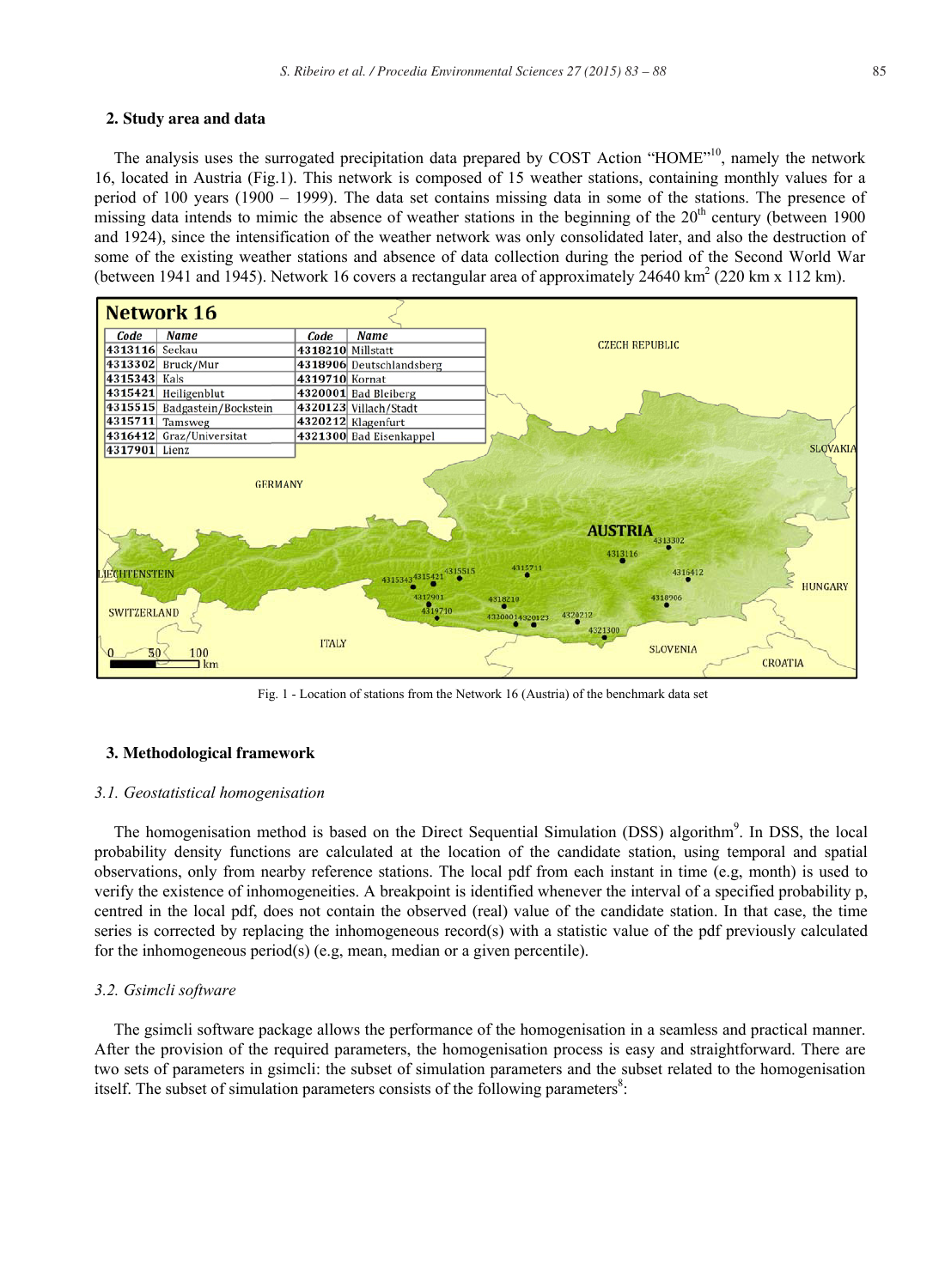- Number of simulations: the number of simulated images per candidate station.
- Kriging type: the kriging estimator used while simulating each node.
- Maximum number of nodes to be found: defines the upper limit of data points that should be looked up for and used in the kriging system.
- Number of CPU cores: the application enables to run more than one simulation at the same time.
- Simulation grid: these specifications determine the dimension of each grid, the cells size, and the coordinates of the origin point. The required computational time increases with the number of grid cells.
- Semivariogram: climate data is correlated in space and time, and the semivariogram is the tool used to build the continuity structural model.

The following parameters are part of the homogenisation procedure<sup>8</sup>:

- Candidates order: the order by which the candidate stations will be homogenised.
- Detection probability: the probability value to build the detection interval centred in the local pdf.
- Tolerance radius: the detection interval, by default, is built using the simulated values located on the nodes corresponding to the candidate station's coordinates. There is also the option to consider all the nodes located in a radius around the candidate station's location.
- Correction method: sets the statistic used for the inhomogeneities correction; the detected irregularities (inhomogeneities, outliers or missing values) can be replaced by the mean, median, skewness and percentile values of the local pdf.

#### *3.3. Variography*

The study of variography has revealed to be a very challenging task due to the variability of precipitation monthly data and the number of available stations. The correlation between stations is lost at very short distances. In some of the studied periods, the range is lower than the distance between some of the stations of the network. This fact will affect the continuity of the simulated grid values. A way to overcome this drawback is the use of additional stations, from the surrounding study area. In this case, this solution is not possible, since only the provided data sets by "HOME" can be used.

Due to the absence of data, a unique semivariogram was modelled for the first three decades (1900 – 1929). Data from the fourth and fifth decades (1940-1959) were included in another single data set. Seven semivariogram were modelled for each monthly series, in a total of 84.

#### *3.4. Parameters' sensitivity analysis*

The homogenisation of precipitation data is carried out by decade and month. Precipitation time series are divided into 10 decades, by month, totalising 120 precipitation data sets. For each month, input data corresponds to a folder that is prepared including a subfolder with 10 files: each file with data from a decade, a file containing the grid settings and another file including the parameters of variography. gsimcli parameters are set with the following values:

- Number of simulations: 500.
- $\bullet$  Kriging type: ordinary kriging.
- Maximum number of nodes to be found: 16.
- Number of CPU cores: 4.
- Simulation grid: different values of cell size were tested: 1000 m and 5000 m, corresponding to grids of 27709 cells (229 x 121 cells) and 2088 cells (58 x 36 cells), respectively. The parameters defining the grids' structure are described in a file, included in the input data folder for each month.
- x Semivariogram: parameters defining the different semivariograms are described in a file, included in the input data folder, for each month and decade (seven semivariograms per month).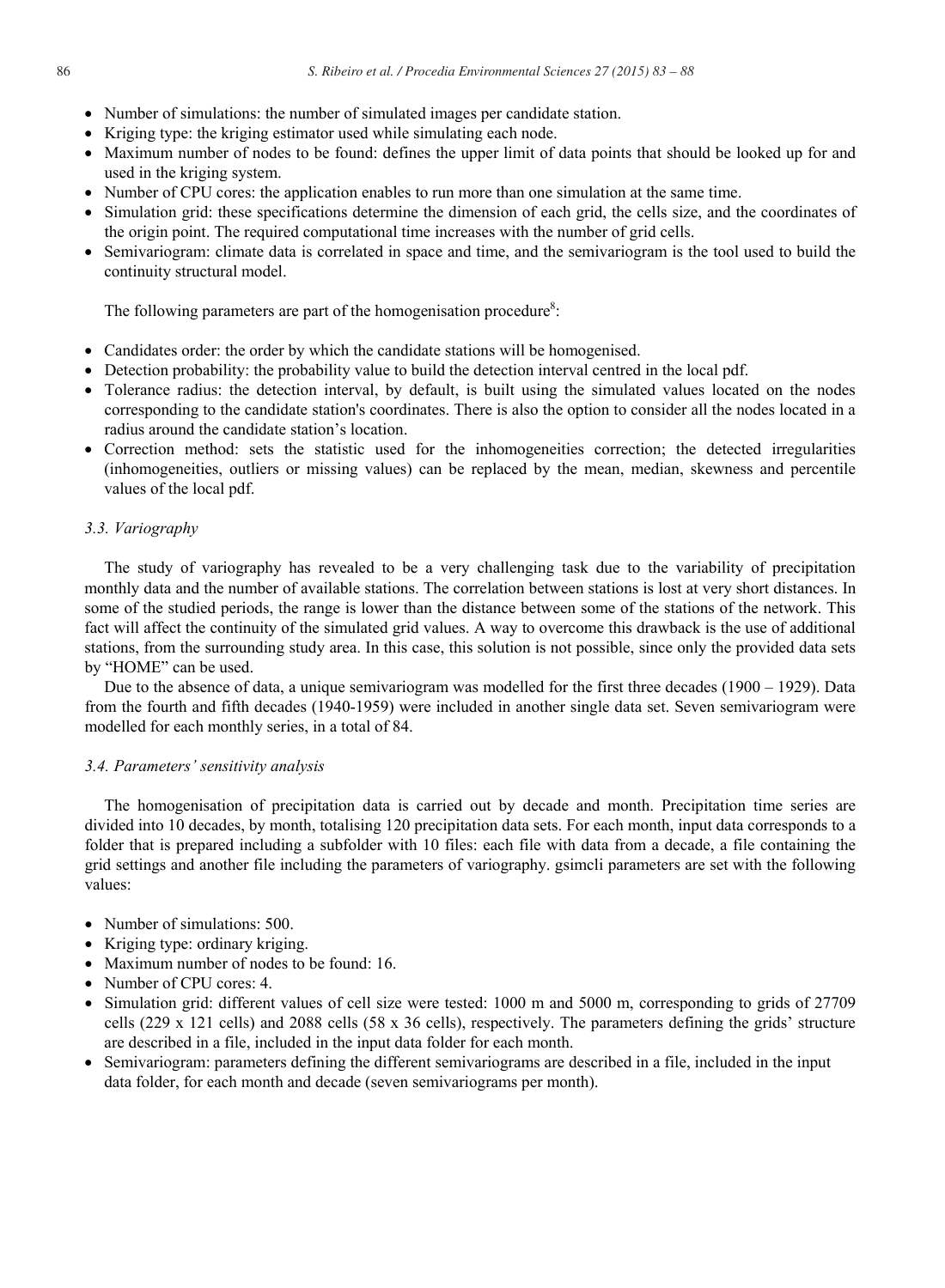- Candidates order: descending order of variance.
- $\bullet$  Detection probability: 0.95.
- Tolerance radius: 0 (no tolerance radius) and 1 node.
- Correction method: percentile values of  $0.95$  and  $0.975$  are tested.

Simulation grid, tolerance radius and correction parameters are changed in the performed tests (Table 1).

| Tests             | Cell size (m) | $#$ of nodes | Correction parameter |  |
|-------------------|---------------|--------------|----------------------|--|
| Test 1            | 1000          | 0            | Percentile 0.975     |  |
| Test 2            | 1000          | 0            | Percentile 0.95      |  |
| Test <sub>3</sub> | 5000          | 0            | Percentile 0.975     |  |
| Test 4            | 5000          |              | Percentile 0.975     |  |

Table 1. Parameters of the sensitivity analysis tests.

*3.5. Performance metrics* 

For each of the four homogenisation tests with different parameters, performance metrics are calculated. Those metrics are the Station CRMSE (Centred Root Mean Square Error), the Network CRMSE, the Station Improvement and the Network Improvement, as defined by Venema et al.<sup>6</sup>. The Station CRMSE quantifies the homogenisation efficiency for each station individually and it is obtained by the mean CRMSE, by station. The Network CRMSE measures the efficiency of the homogenisation of the network, as a whole. It is calculated using the mean CRMSE, by network. The Improvement metrics assess the enhancement over the inhomogeneous data and are computed as the ratio of the Station (Network) CRMSE of the homogenised networks and the Station (Network) CRMSE of the same inhomogeneous networks. Station CRMSE and Network CRMSE metrics are calculated using the homogenised and the original precipitation time series. The Improvement metrics are calculated with the homogenised, original and inhomogeneous time series. Those metrics are all computed by the gsimcli software package.

#### **4. Results**

Tests with the lowest values of performance metrics correspond to tests with the best set of parameters (Table 2). It is important to note the difference between Tests 1 and 2, which is related to the correction parameter. The usage of a lower value of percentile does not contribute to the efficiency of the homogenisation. Comparing the results of Tests 1 and 3, it can be observed that the increase of the cell size does not significantly decrease the quality of homogenisation, while reducing the CPU processing time. The inclusion of surrounding nodes of the candidate station in the calculation of its local pdf (comparison between Tests 3 and 4) seems to reduce the value of performance metrics, hence improving the quality of the homogenised series.

|        |                      |               | $\sim$              |                     |
|--------|----------------------|---------------|---------------------|---------------------|
| Tests  | <b>Station CRMSE</b> | Network CRMSE | Station Improvement | Network Improvement |
| Test 1 | 13.106               | 5.114         | 1.096               | 1.172               |
| Test 2 | 13.556               | 5.957         | 1.133               | 1.365               |
| Test 3 | 13.087               | 5.204         | 1.094               | 1.192               |
| Test 4 | 13.009               | 5.126         | 1.088               | 1.175               |

Table 2. Performance metrics of the sensitivity analysis tests.

#### **5. Conclusions**

The homogenisation of monthly precipitation time series from Austria was performed through a set of four sensitivity analysis tests using the gsimcli software package, and data from the benchmark data set disclosed by the